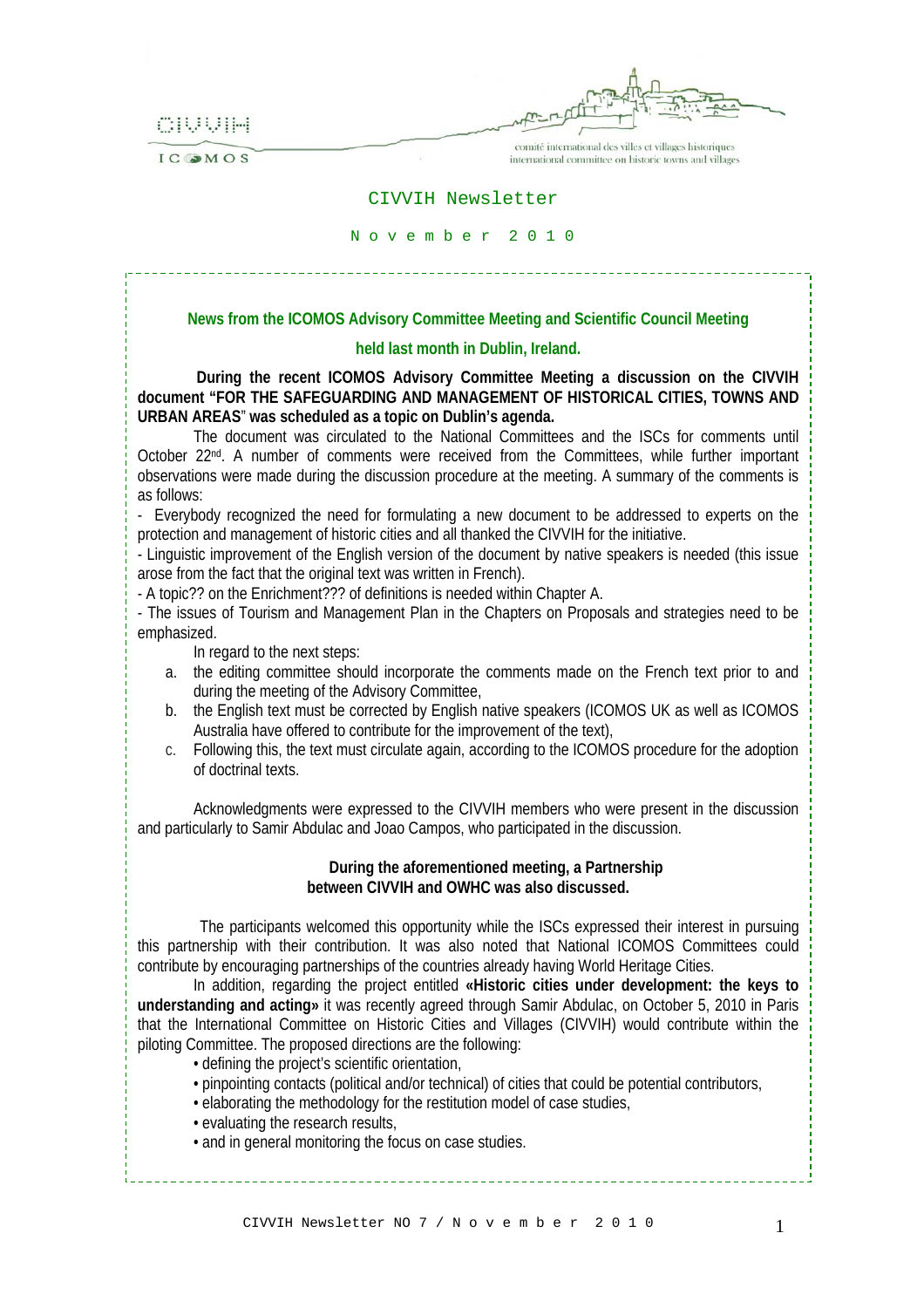## **1. CIVVIH COMMITTEE ANNOUNCEMENTS**

**[new]** A new leaflet of our Committee is available. The leaflet is **ATTACHED** on this CIVVIH Newsletter for members' information.

## **[new] CIVVIH met on the occasion of the ICOMOS Advisory Committee Meeting and Scientific Council Meeting in Dublin, Ireland.**

Thanks to the invitation of ICOMOS Ireland on the  $27<sup>th</sup>$  of October, on the occasion of the abovementioned ICOMOS meetings CIVVIH members who attended in Dublin carried on in a closed lunch meeting. The purpose of the meeting which was lead by Sofia Avgerinou Kolonias was to discuss current issues and to invite guests to get familiar with CIVVIH. There was an informative character to the meeting, focusing on the following issues:

- general information for the new members meeting in Dublin, by Sofia Avgerinou-Kolonias.
- information on the Damascus meeting held on June in Damascus, Syria, by Samir Abdulac,
- information on the forthcoming CIVVIH Mediterranean Sub Committee Meeting 2010 which will be held on 18-20 November, by Athina Papadopoulou.

The lunch meeting was attended by:

-

Samir **Abdulac** (France), Riin **Alatalu** (Estonia), Sofia **Avgerinou Kolonias** (Greece),

Joao **Campos** (Portugal), Vladimir **Krogius** (Russia), Geregly **Nagy** (Hungary),

Athina **Papadopoulou** (Cyprus), Marianna **Savrami** (Greece), Susan **Stepowski** (Australia),

 Helen **Wilson (**Australia) and the members of ICOMOS Ireland Elene **Negussie,** Tom **Cassidy** and Patrick **Shaffrey.**

**Irish co-ordinator:** Dr. Elene Negussie.



Documentation from CIVVIH meeting in Dublin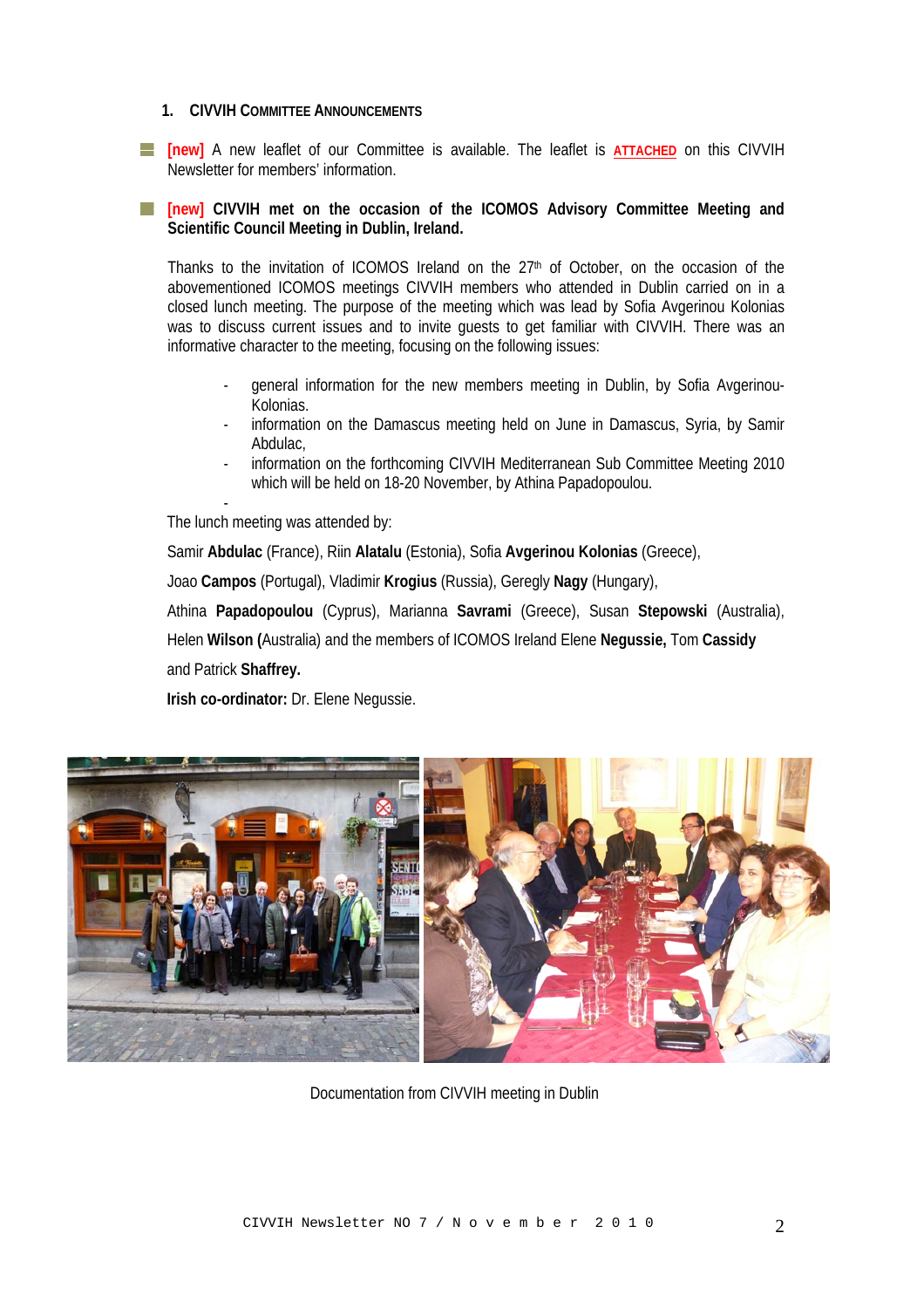# **2. SUB-MEDITERRANEAN COMMITTEE ANNOUNCEMENTS**



#### **CIVVIH Mediterranean Sub Committee Meeting 2010**

 **"Management Plans for Mediterranean Historic Cities and Sustainability''** 

18 to 20 November 2010 - Nicosia, Cyprus

**Additionally to ICOMOS Cyprus members and experts, the Cyprus meeting will gather 22 CIVVIH members from the following 14 countries: Belgium, Bulgaria, Egypt, France, Germany, Italy, Israel, Lebanon, Morocco, Portugal, Spain, among those coming from Cyprus, Turkey as well as Greece. ATTACHED to this newsletter is the final programme of the meeting**

**Organized by:** ICOMOS Cyprus & CIVVIH **Contact person:** Athina Papadopoulou [\(ath-geo@cytanet.com.cy](mailto:ath-geo@cytanet.com.cy)**) Scientific committee:**  Prof. Nur Akin (Turkey), Prof. Sofia Avgerinou-Kolonias (Greece), Prof. Teresa Coletta (Italy), Prof. Heleni Maistrou (Greece), Athina Papadopoulou (Cyprus).

## **3. IBERO-AMERICAN SUB-COMMITTEE (CIHIB) ANNOUNCEMENTS**

#### **IBERO-AMERICAN SUB-COMMITTEE (CIHIB) Meeting 2010**

**"Recent feedback on the Protection of Historic Ibero-American Cities: diagnosis, shortcomings and best practice" "La experiencia reciente en la protección de las ciudades históricas iberoamericanas: diagnóstico, carencias y buenas practices"** 

24 to 28 November 2010 - Madrid, Spain

Main topics of the meeting:

I: Recent feedback on protecting Historic Towns and Villages: diagnosis, shortcomings and best practice. II: Diagnosis and challenges for the protection of historic towns and villages: new special plans for protection.

III: The necessary co-ordination in the management of historic centres.

IV: The subject's current standing in the discussion of urban historic landscapes and its connection with the European Landscape Convention and other relevant international norms.

V: Presentation of practical case studies, analysis and project promotion;

**Contact person:** María Rosa Suárez-Inclán Ducassi, President of ICOMOS España ([icomoshispania@gmail.com](mailto:icomoshispania@gmail.com)).

## **4. ACTIVITIES BY CIVVIH MEMBERS**

**[new]** On the 8 to 10 October CIVVIH Acting President **Sofia Avgerinou Kolonias**, V.President of ICOMOS/Hellenic and **Maria Daniil**, architect-CIVVIH member from Greece participated with the presentation "The Byzantine church in the historical evolution of Athens. Protection and rehabilitation through modern urban interventions" in the scientific symposium "Byzantine churches" which was organised by the National Committees of ICOMOS Bulgaria and Greece and under the auspices of the Municipality of Nessebar (World Heritage City). The meeting was a first step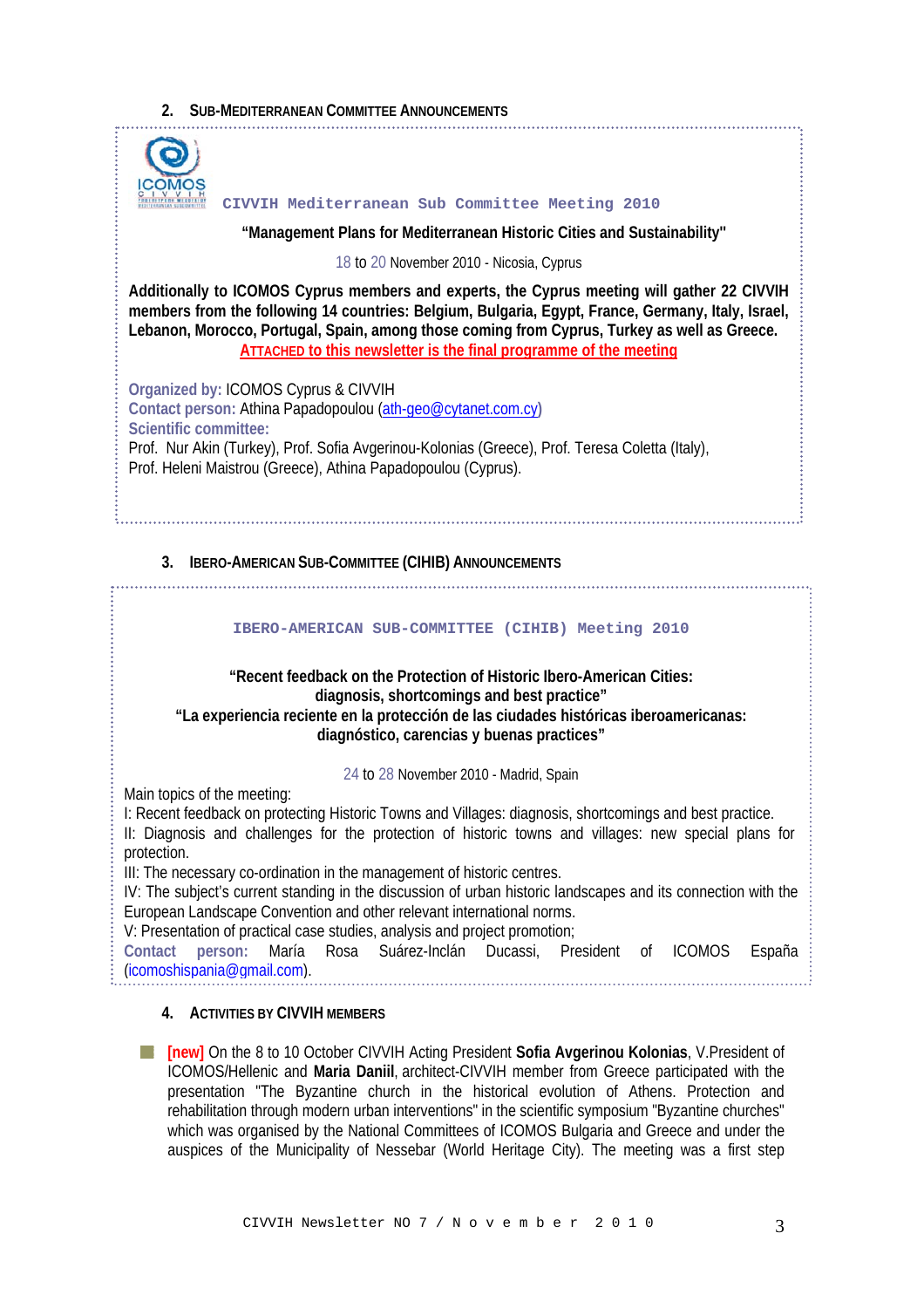towards a fruitful professional cooperation between the two national committees on the common heritage for both countries.

-1 **[new]** During the "Salon International du Patrimoine Culturel" which was held from 4 to 7 November in Paris, the subject "Le Patrimoine de la Méditerranée" was developed. ICOMOS France participated in the abovementioned event while a conference was provided by CIVVIH member **Samir Abdulac, Vice-President of ICOMOS France on Saturday November 6th, entitled: "Les** maisons à patio, modèles d' architecture bioclimatique traditionnelle en Méditerranée''.

#### **5. GENERAL ANNOUNCEMENTS**

**[new] Europa Nostra** features prominently on CNN.com with a campaign on Allianoi, to raise awareness on the plans to flood the ancient Roman spa settlement, in support to the campaign led by local and national heritage NGOs in Turkey. CNN.com is read every day by an average of 26 million people from all over the world. There exists a dedicated section on EUROPE featuring all the main stories of our continent. It is often the case that these stories are then picked up by other media outlets. Since June 2010 there is a dedicated page on Allianoi on the website.

 [www.europanostra.org/allianoi](http://www.europanostra.org/allianoi) It is an overview on the campaign with links to other Europa Nostra news on Allianoi, documents, letters sent to authorities, a video showing the location, a set of photos, etc. It is a brief introduction to this Heritage in Peril case, in line with the way information is diffused nowadays. This webpage aimed at introducing our campaign to a bigger audience with small investment. Some time ago when typing Allianoi on Google it would come up first. With more websites talking about Allianoi it is now further down the list, but still is among the top results. There is also a response from UNESCO acknowledging our letter and highly valuing Europa Nostra's concern and action for saving Europe's heritage in peril. For more information visit the following media link:

CNN <http://edition.cnn.com/2010/WORLD/europe/10/06/allianoi.flooding>

- **[new]** The Recommendations of the workshop **["Preventive conservation and maintenance"](http://www.euromedheritage.net/euroshared/doc/100901%20Recommendations%20THE_01%20ENG%20rev%20cdn.pdf)** held [in Ghardaïa, Algeria, from 23 to 25 December 2009, are now available](http://www.euromedheritage.net/euroshared/doc/100901%20Recommendations%20THE_01%20ENG%20rev%20cdn.pdf) on the following link: <http://www.euromedheritage.net/intern.cfm?menuID=16&submenuID=20&subsubmenuID=13>
- **[new]** Regarding **MED PORTS Plus**. Aims to contribute to the integration of Mediterranean regions  $\mathbb{R}^n$ concerning port logistics industry to develop an integrated transport system in the Mediterranean basin. More information at: [www.open-med.eu](http://www.open-med.eu/)
- **[new]** The **South-East Archeritage Project**, funded by the European Union under the program H [Ciudad - Cooperation in Urban Development and Dialogue](http://www.ciudad-programme.eu/) undertakes its first steps. The project was submitted to the European Commission by a partnership consisting of Italian, Romanian, Russian and Tunisians partners to promote sustainable tourism and strategies of territorial planning through the valorisation of Roman Empire archaeological sites. For more details, please visit: [http://www.open-med.eu/portal/en/ms\\_ARCHERITAGE.wp](http://www.open-med.eu/portal/en/ms_ARCHERITAGE.wp)
- **[attent]** The World Monuments Watch calls international attention to cultural heritage around the world that is at risk from the forces of nature and the impact of social, political, and economic change. From archaeological sites to iconic architecture, cultural landscapes to historic urban centres, the Watch identifies places of significance in need of timely action. The **2012 Watch nominations** are now being accepted. Deadline for nominations is **March 15, 2011**. Information about the 2012 World Monuments Watch can be found at: [www.wmf.org/watch](http://www.wmf.org/watch). Questions about the nomination process should be directed to [watch@wmf.org](mailto:watch@wmf.org)
- **[new] OWHC International Video Production Competition My City, Our World Heritage**. With this competition, young people between the ages of 14 and 17 and between the ages of 18 and 21 are invited to produce a video of 5 minutes or less on the world heritage city in which they live, and to upload it on YouTube. Deadline for the production of the videos must be completed by **May 31, 2011**. For further information: Ms. Chantale Émond, in charge of the project, at: [cemond@ovpm.org](mailto:cemond@ovpm.org)

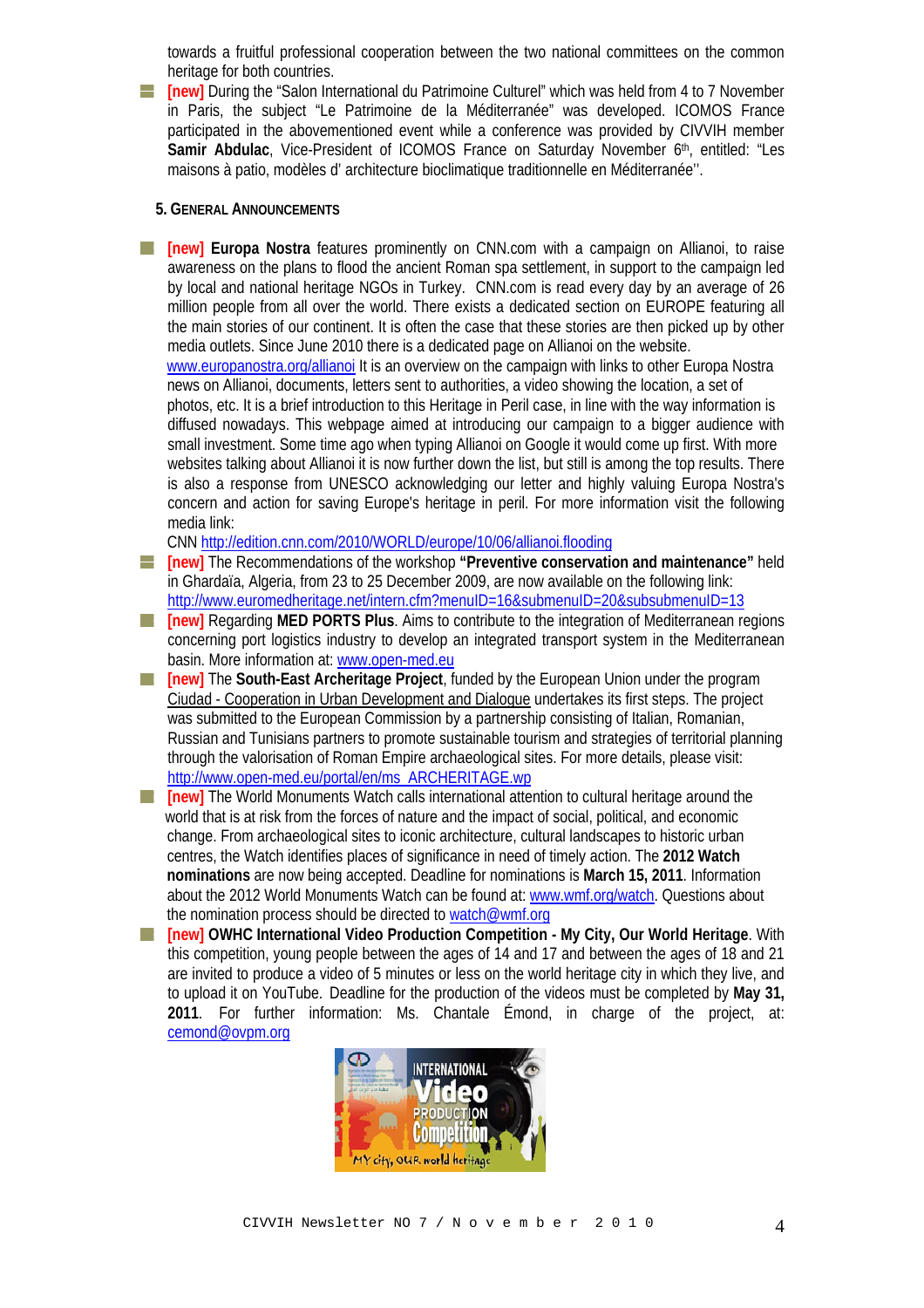## **November 2010**

**[new] Call for papers**: The conference **"The importance of place"** will be held in Sarajevo, Bosnia and Herzegovina in the period 13-16 June 2011. The deadline to submit an abstracts is the 15<sup>th</sup> of November 2010. For more information at: [www.bhcicop.co.ba](http://www.bhcicop.co.ba/)

**[ackbc]** Industrial Heritage 2010. The 5th European contact weekend for industrial heritage volunteers and associations will be held **in Venice, Italy, from 19 to 21 November 2010**. The main themes of the meeting will be:

- the *Campaign for an European Industrial and Technical Heritage Year,* 

- European border crossing *cooperation* between industrial and technical heritage associations,

- *twinning* between associations,
- exchanging *experiences* from the field,
- discussing the possibilities of launching joint *European projects.*

Additional information on the Fifth European Industrial and Technical Heritage Weekend is available and will be regularly updated

- on the website of E-FAITH, [www.e-faith.org](http://www.e-faith.org/) (go to the new webpages),
- or can be requested by e-mail at [2010@e-faith.org](mailto:2010@e-faith.org)

**[new] The Landscape & Tourism Conference** will be held on **22-24 November 2010 in Gothenburg, Sweden**. It is organised by NECSTouR RECEP - ENELC and Region Västra Götaland. Conference topics:

- 1. The importance of landscapes for tourism the impact of tourism on landscapes
- 2. Strategic landscape planning that involves tourism
- 3. Landscapes versus Tourism a challenge for sustainable development

 4. South and North Europe – what different conditions do they face when planning for tourism? For more information at: [www.vastsverige.com](http://www.vastsverige.com/)

**[new]** The European commission and 'The Parliament Magazine' organize, **on November 30th 2010 in Brussels**, a conference entitled: **"Tourism and sustainable development in South East Europe".** For more information at:

[https://www.cvent.com/EVENTS/Register/IdentityConfirmation.aspx?e=68ccbfa0-8823-448b-8215-](https://www.cvent.com/EVENTS/Register/IdentityConfirmation.aspx?e=68ccbfa0-8823-448b-8215-948b2bcb6e61) 948b2bcb6e61

## **December 2010**

**[inew]** The meeting "Building and implementing a protection plan for Audiovisual Archives": a new [training part of the project Med-Mem will be held in Alexandria from 30 November to 2 December](http://www.euromedheritage.net/intern.cfm?menuID=9&submenuID=7&idnews=424)  [2010.](http://www.euromedheritage.net/intern.cfm?menuID=9&submenuID=7&idnews=424) It is about a further step towards the preservation and enhancement of the Mediterranean's audiovisual heritage

<http://www.euromedheritage.net/intern.cfm?menuID=9&submenuID=7&idnews=424>

- **[new]** The Symposium **"The Perception of Art Nouveau"** will be held at the Royal Museums of Art and History **in Brussels on the 4th and 5th of December 2010.** The symposium, labelled under the Belgian Presidency of the European Union, offers a historiographical assessment of the perception of Art Nouveau in three parts following a chronological approach:
	- Admirers and detractors: how was Art Nouveau perceived at that time?
	- Continuity, break and rediscovery
	- Scientific, economic and touristic valorisation of Art Nouveau

For further information at: [www.artnouveau-net.eu](http://www.artnouveau-net.eu/) 

## **Other E-Newsletters we recommend visiting:**

Australia ICOMOS E-Mail News available online at<http://australia.icomos.org/category/e-news/>

- **T** Newsletter of the ICOMOS International Scientific Committee of Vernacular Architecture (CIAV) available at<http://ciav.icomos.org/>
- The new ICOMOS International Committee for Archaeological Heritage Management (ICAHM) newsletter available at [http://www.icomos.org/icahm/articles/ICAHM\\_News\\_07-10.pdf](http://www.icomos.org/icahm/articles/ICAHM_News_07-10.pdf)

ICCROM e-News available online at <http://www.iccrom.org/index.shtml>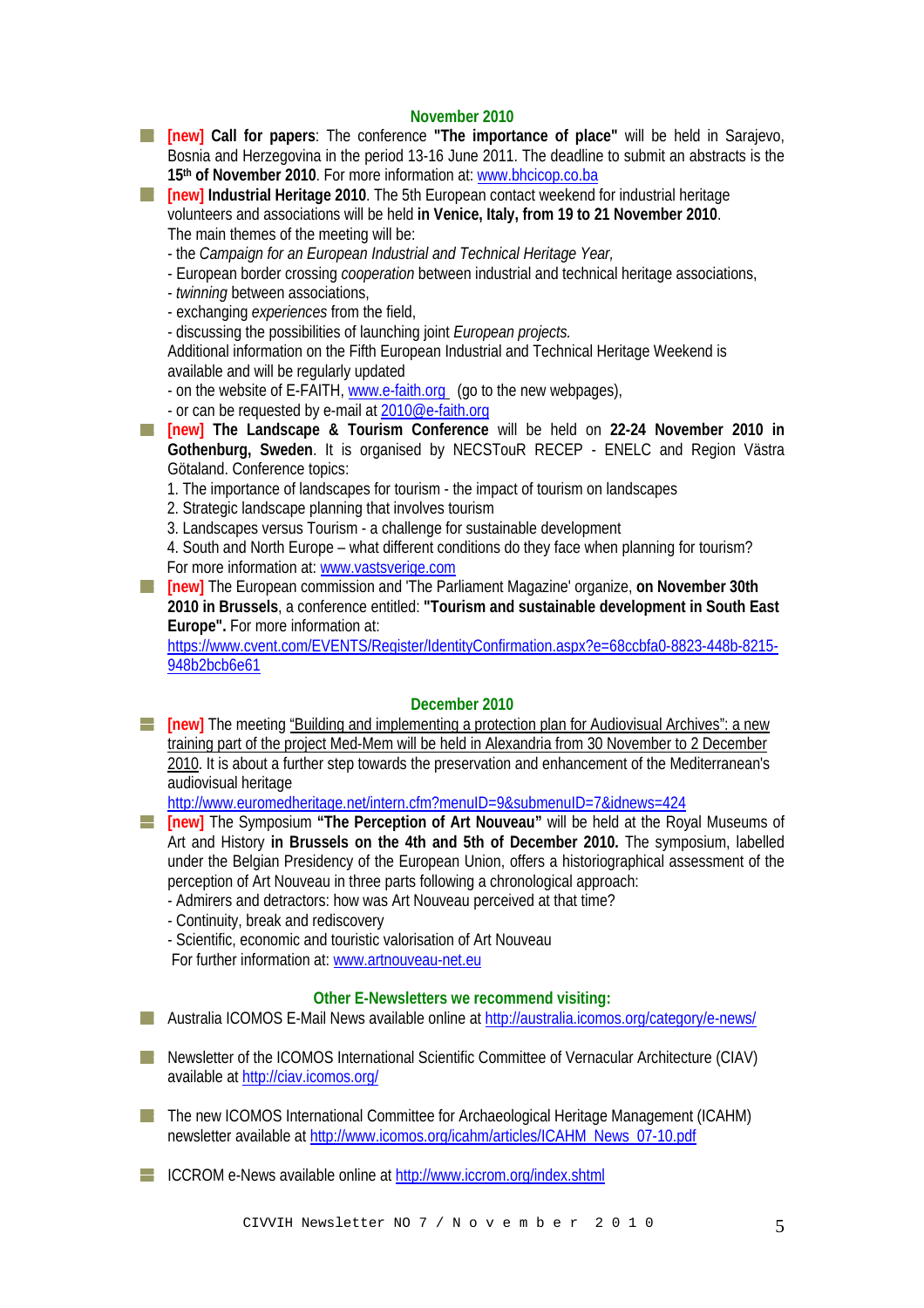| a ka                     | Newsletter forum UNESCO, university and heritage:<br>http://universityandheritage.net/Boletin FUUP html/index eng.html                                                           |
|--------------------------|----------------------------------------------------------------------------------------------------------------------------------------------------------------------------------|
| $\overline{\phantom{a}}$ | International Union of Architects – UIA E-newsletter available at http://www.uia-architectes.org                                                                                 |
|                          | OpenMed, The portal supporting cooperation projects among Mediterranean Countries funded by<br>EU, available at www.open-med.eu                                                  |
|                          | <b>REMINDER</b><br><b>ICOMOS General Assembly and Scientific Symposium 2011</b><br>The 17 <sup>th</sup> General Assembly and Scientific Symposium of ICOMOS will be held<br>from |
|                          | 27 November to 2 December 2011 in Paris, France. A detailed programme will be presented at the                                                                                   |

**You are encouraged to send us information about your activities in order for them to be included on Member's Activities in the forthcoming CIVVIH Newsletters**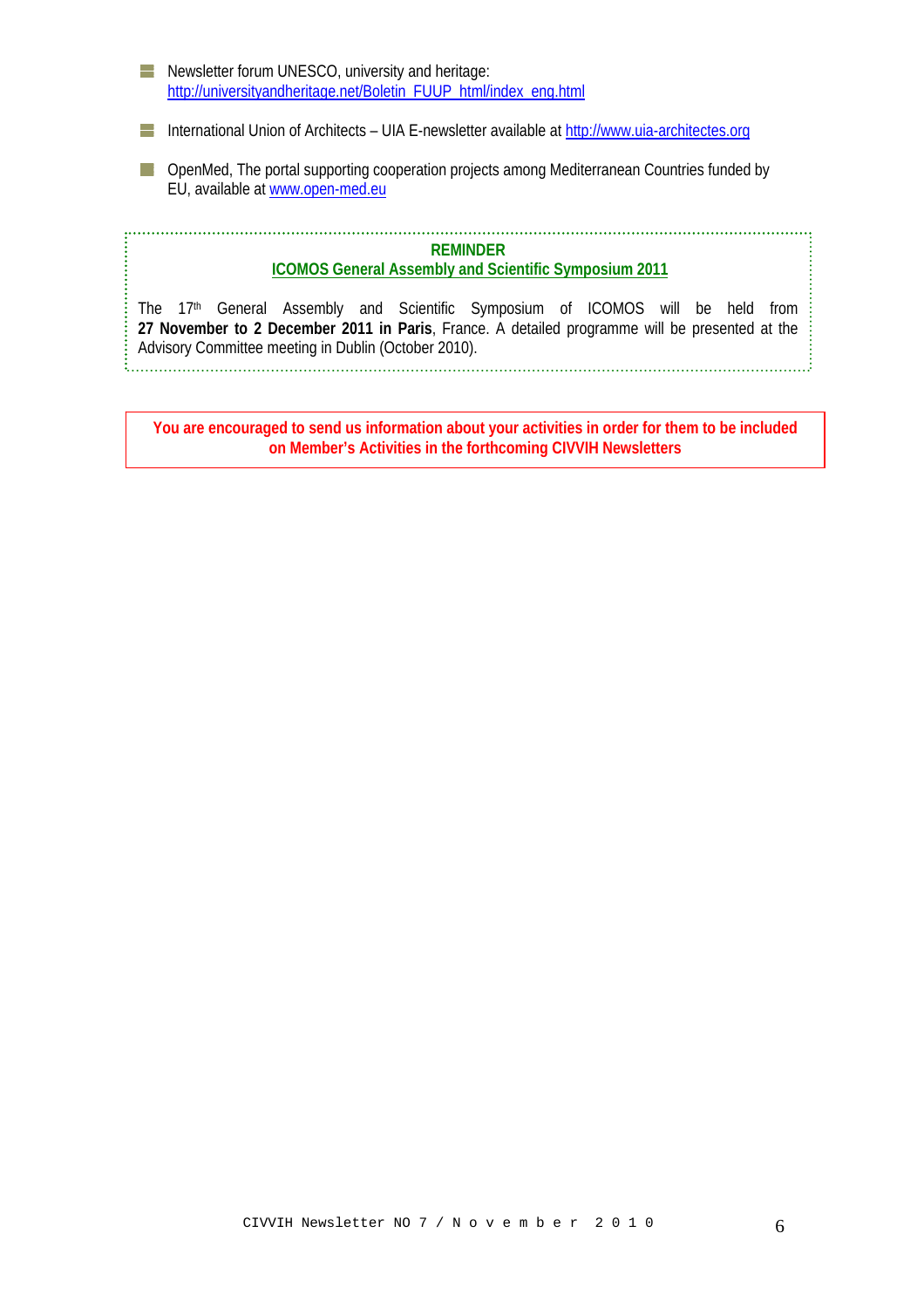

 $ICSMOS$ 

comité international sur les villes et villages historiques international committee on historic towns and villages

*CIVVIH – Mediterranean Sub-Committee*  **Scientific Symposium and Annual meeting 18- 20 November 2010 Famagusta Gate, Walled City of Nicosia, Cyprus** 



#### **PROGRAMME REVISED**

#### **Friday 19.11.2010 –** *Scientific Symposium, Part I*

**15:30 – 16:00** Registration at Famagusta Gate

**16:00 - 16:30** Welcome addresses

**16:30 – 16:50** "Nicosia Urban Regeneration Company – A tool for management and regeneration'', *Mrs. Agni Petridou, Municipal* 

*Engineer, Nicosia Municipality*

**16:50 – 17:10** "Procedure and methodology for the management of Historic Cities.

The case of Greece'', *Mrs. Sofia Avgerinou-Kolonia, Mrs. Eleni Maistrou*

**17:10 – 17:30** "Modern functions in historic urban settings: revitalization or degradation?'', *Mr. Georges Zouain*

**17:30 – 17:50 coffee break** 

**17:50 – 18:10** "The management of the Mediterranean historical port cities' conservation. Cultural Heritage and urban Tourism on the historical waterfronts'', *Mrs. Teresa Colletta*

**18:10 – 18:30** "Shared space: a concept to remember for Historic centres'', *Mr. Michel Van der Meerschen*

**18:30 – 18:50** Discussion

#### **Saturday 20.11.2010 –** *Scientific Symposium, Part II*

#### *and Meeting of Mediterranean Sub-Committee*

**8:45 – 9:00** Arrival of participants

**9:00 – 9:20** "The conservation of Mediterranean Arab cities in the context of the management plans'', *Prof. Saleh Lamei*

**9:20 – 9:40** "Management Plans for three Mediterranean towns", Mr.Giora Solar

**10:00 – 10:20** "Historic city of Damascus: strategy for a tourism action plan", Mr.Samir Abdulac

**10:20 – 10:40** "Facing challenges of preservation and development in Bulgarian cities of today'', *Mrs. Elena Dimitrova* 

- **10:40 11:00 Coffee Break**
- 11:00 11:40 **"Minimal requirements for the management plan'', Mr.Alvaro Gomez Ferrer Bayo**
- **11:40 12:00** "New perspectives for the development of the historic city-port of Patras'', *Mr. Ioannis Pantazopoulos*

**12:00 – 12:20** "Two Mediterranean historic towns in France", *Mr. Antoine Bruguerolle*

**12:20 – 12:40** "Bulwarked Cities from the Mediterranean throughout the world-the case of Portugal and its borders'', *Mr. Joao Campos*

**12:40 – 13:00** Discussion and end of Scientific Symposium

**13:00 – 14:30** Reception at the symposium venue

**14:30 – 18:30** Meeting of CIVVIH Mediterranean Subcommittee

*Note:*

*Simultaneous translation (English and French) will be provided during the Scientific Symposium and the Mediterranean Subcommittee meeting.*